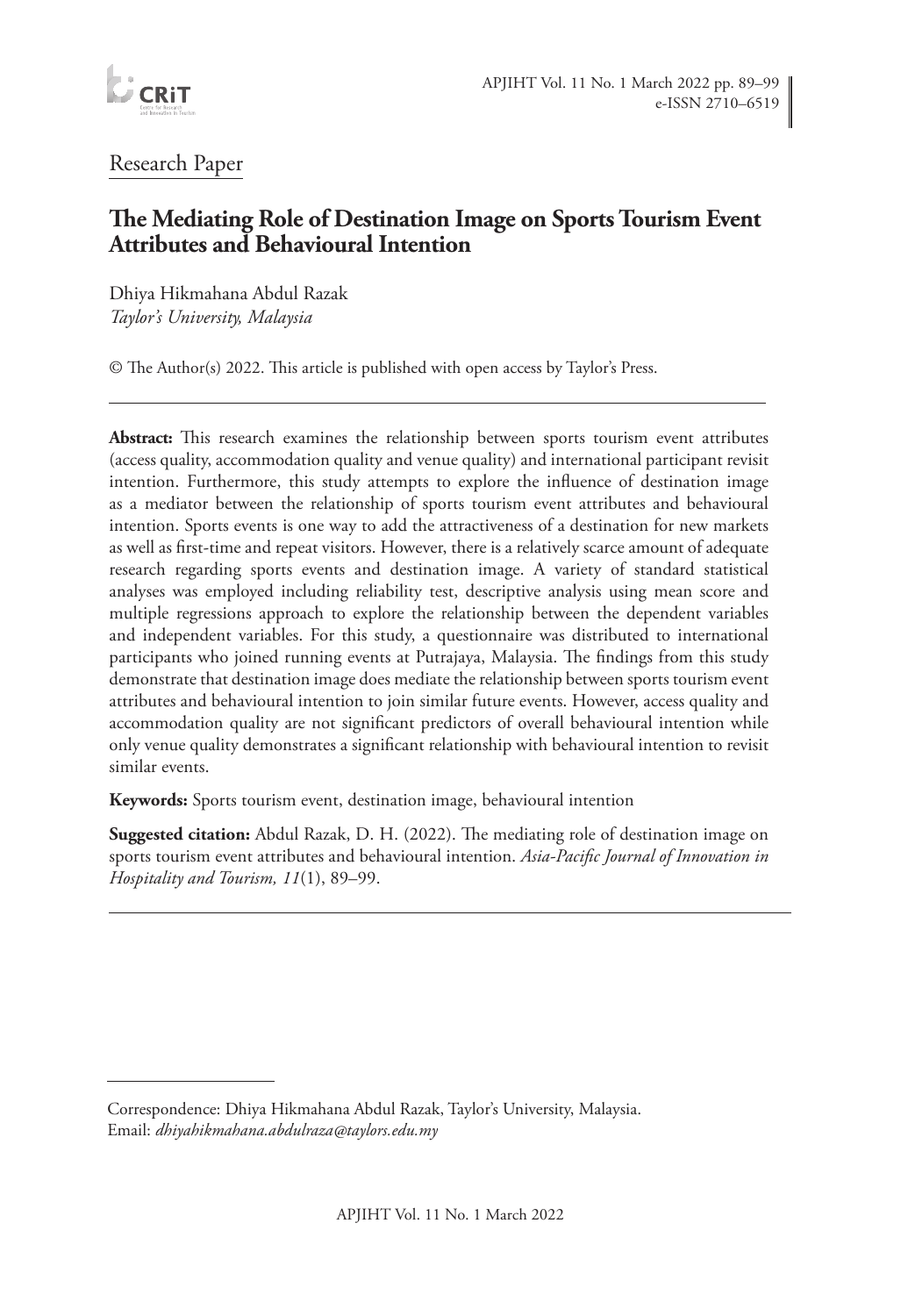#### **Introduction**

Referring to past studies, Kouthouris and Alexandris (2005) stated that in the service industry, the quality of services provided by any sports event is important. Sports events range from mega sporting events such as national championships to more diminutive-sized sports events which can be additionally characterised as leisure sports events (Kaplanidou & Gibson, 2010).

In line with this, past studies have found that communities are attracted to hosting sports events to draw marketing benefits that can contribute to the success of their areas in the long run by creating awareness, improving their image with visitors and attracting tourism business to generate future inbound travel (Candrea & Ispas, 2010). According to Chalip and McGuirty (2004), destinations can enhance their image by hosting sports events that attract first-time and repeat tourists as well as sports tourists using co-branding, brand leverage and product bundling techniques.

Malaysia Sport Tourism Council (MYSTA) reported that sports tourism has been contributing RM5 billion annually and is highly rated to emerge as one of the key sectors of the tourism industry (Chiu & Hua, 2013). Among the tourism components, sports tourism appears to be the most flourishing tourism component in Malaysia (Ong, Wee, Kee, & Musa, 2010). Meanwhile, Yusof, Fauzee, Shah and Geok (2009) stated that the growth of sports tourism in Malaysia is not new especially in participatory sports.

Some of the major sports events that have taken place in Malaysia include The Standard Chartered International Marathon, the Monsoon Cup, and the Formula One Petronas Malaysia Grand Prix and have become major international tourist attractions.

### **Problem Statement**

There have been limited research on motivations for sports tourism (Yusof et al., 2009; Yousefi & Marzuki, 2012) and even lesser on the satisfaction or revisit intentions of general tourists in the Malaysian context (Musa, 2002). For instance, Mat Som, Marzuki, Yousefi, and Abukhalifeh (2012) examined factors for visiting Sabah for sports activity. While past studies have focused more on sports events, in general and participant satisfaction, this particular study will focus on the event attributes. Consequently, knowledge on sports event attributes such as access quality, accommodation quality, and venue quality and participant satisfaction in Malaysia is lacking. In addition, Tasci, Gartner and Cavusgil (2007) noted that there is no systematic structure that defines and operationalises the relationship between destination image and behavioural intention.

Therefore, understanding the relationship between sports tourism event attributes and behaviour intention with the destination image as a mediator among the sports tourists to Malaysia is crucial.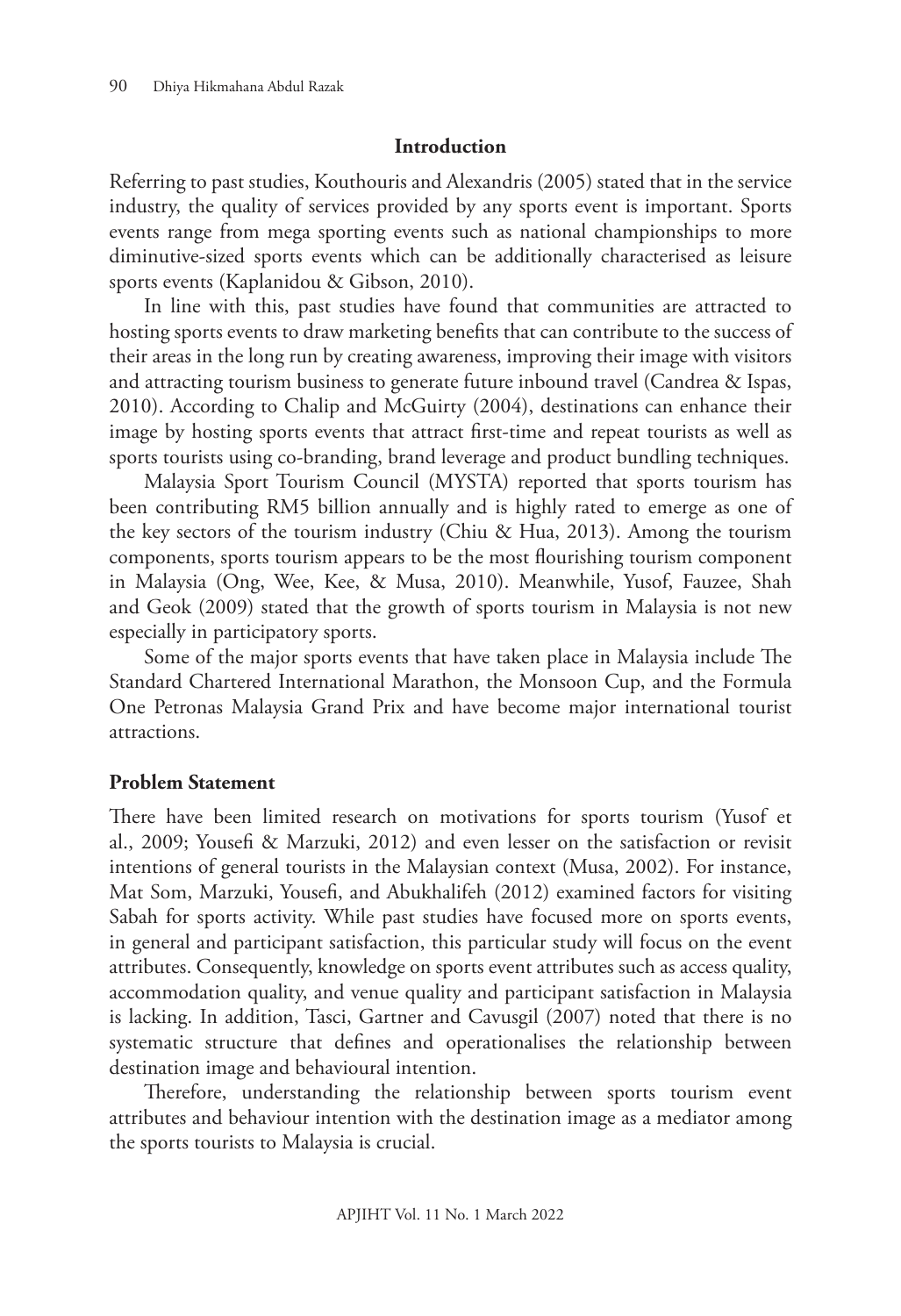### **Hypothesis**

*H1: There is a significant relationship between sports tourism event attributes and behavioural intention.*

*H2: There is a significant relationship between sports tourism event attributes and destination image.*

*H3: There is a significant relationship between destination image and behavioural intention.*

*H4: Destination image has a mediating effect on sports tourism event attributes and behavioural intention.* 

### **Methodology**

#### **Research Design**

This study is deemed exploratory as there is a very limited number of studies on this topic in Malaysia. It is exploratory in the sense there are very few or no prior studies to refer to. The focus of exploratory studies is to gain insights and familiarity for subsequent in-depth investigations or is undertaken when the issue of interest is in a preliminary stage of investigation. The research paradigm for this study is quantitative based using a structured questionnaire as the research instrument to gather primary data.

### **Population and Sample**

The target population for this study was international participants who participated in running events such as Ironman 70.3, Putra 24 hours Endurance Run, Nexus International School Triathlon and Pemadan International Run held in Putrajaya throughout 2016.

The total number of respondents for this study was 200 international participants. According to Hair, Black, Babin and Anderson (2010), to obtain the sample number, each item in questionnaire must be multiplied by 5. In this respect, as the total number of questions in this study was 37, therefore,  $37 \times 5 = 185$ . Thus, the sample complies with Hair et al.'s (2010) condition and suggestion.

#### **Data Collection Process**

As this study intends to assess the experience of international participants towards sports event attributes and destination image as well as their intention to revisit the destination or to re-join the event in the future, the data was collected at the event venue itself two days before the event which was during the race kit collection day. Nevertheless, before carrying out the survey, the events' organisers, TwentyFirst Century Sport, Ultra Running and MTS Sports and Event Management were contacted to obtain permission for administering the questionnaire.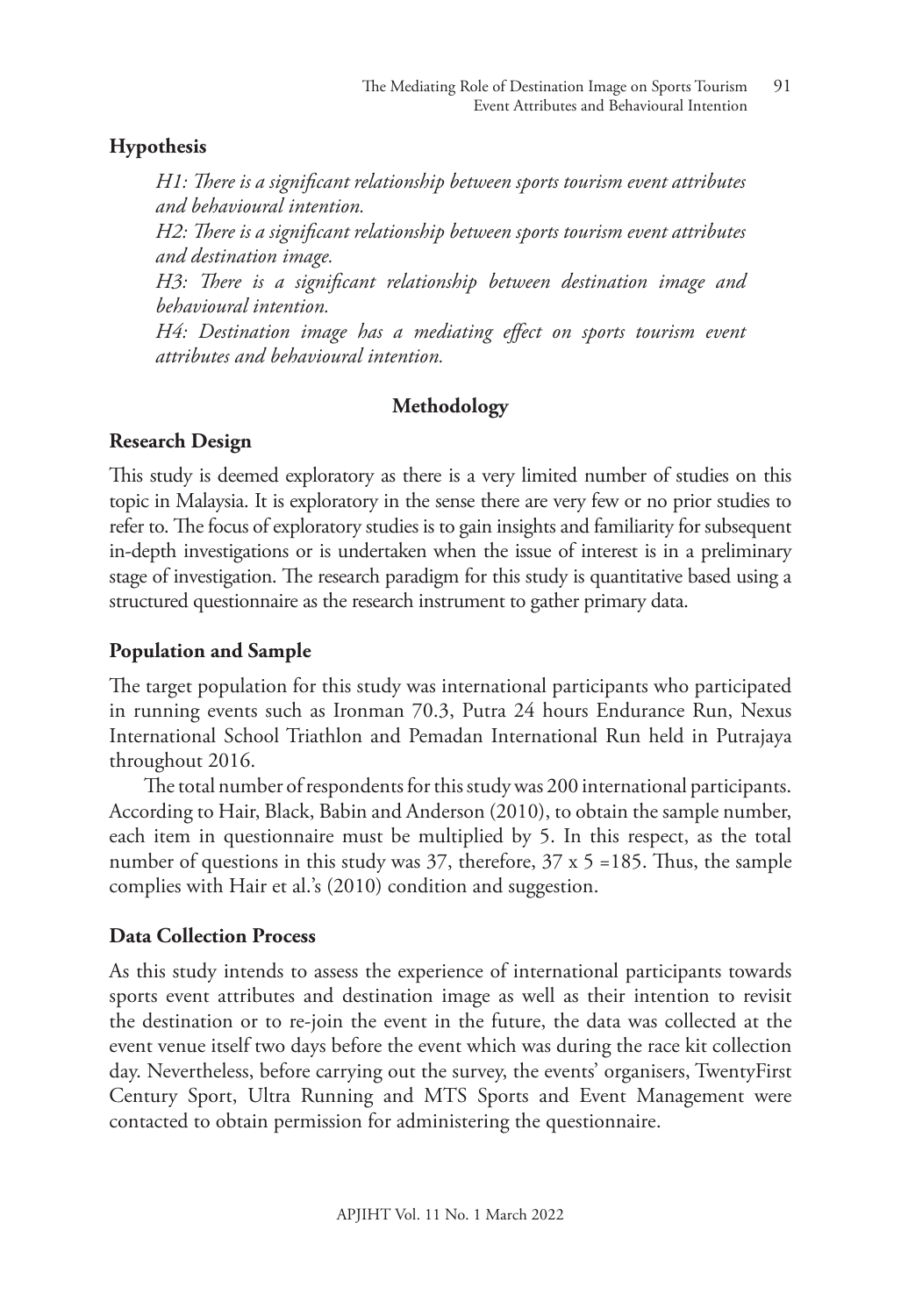### **Result and Analysis**

The questionnaires were distributed personally to 200 international participants who took part in sports events at Putrajaya such as Ironman 70.3 Putrajaya, Putra 24 Hours Endurance Run Nexus International School Triathlon Putrajaya, and Pemadam International Run. As a result, all 200 questionnaires were completed by the respondents.

# **Demographics**

This study found that most of the respondents were male  $(59.5\%, n = 119)$  whilst 40.5% (n = 81) of them were female. Most of the respondents were in the  $30 - 39$ age group (37.5%,  $n = 75$ ) followed by the 40 – 49 age group (28%,  $n = 56$ ). The  $20 - 29$ -year-old respondents made up  $22\%$  (n = 44) and the rest (12.5%, n = 25) 50 – 59 years old. The results revealed that the majority of the respondents travel twice a year to attend sports events  $(53.5\%, n = 107)$  followed by those who travel 3 to 5 times per year for the same reason  $(38\%, n = 76)$ , 5.5%  $(n = 11)$  who travel once a year and only 3% ( $n = 6$ ) who travel more than 5 times per year for sports events. Lastly, most of the respondents were from United Kingdom  $(51\% , n = 102)$ , while 38% (n = 76) were from Australia, followed by Indonesia (7.5%, n = 7.5%), China  $(2.5\%, n = 5)$  and France  $(1\%, n = 2)$ .

# **Access Quality**

Based on the results, most of the international participants did not strongly agree with most of the items in this section, scoring a mean in the range of 2.96 to 3.71. This suggests that the international participants' level of perception regarding access quality for sports events in Putrajaya is moderate.

| Code | Item                                               | Mean   | <b>Std. Deviation</b> |
|------|----------------------------------------------------|--------|-----------------------|
| B1 1 | Accessibility has been excellent during my trip    | 3.6300 | .66733                |
| B1 2 | Travel around the city was easy                    | 2.9700 | .81389                |
| B1 3 | I experienced no problems in getting to this place | 2.9750 | .98449                |
| B1 4 | Getting to event venue was easy                    | 2.9550 | .94203                |
| B1 5 | My hotel is in a convenient location               | 3.6350 | .69584                |
| B1 6 | I experienced no problems in getting to where I    | 3.7150 | .22591                |
|      | needed to go from my hotel                         |        |                       |
| B1 7 | Parking at my hotel is convenient                  | 3.5100 | 69449                 |

**Table 1.** Mean score and standard deviation for access quality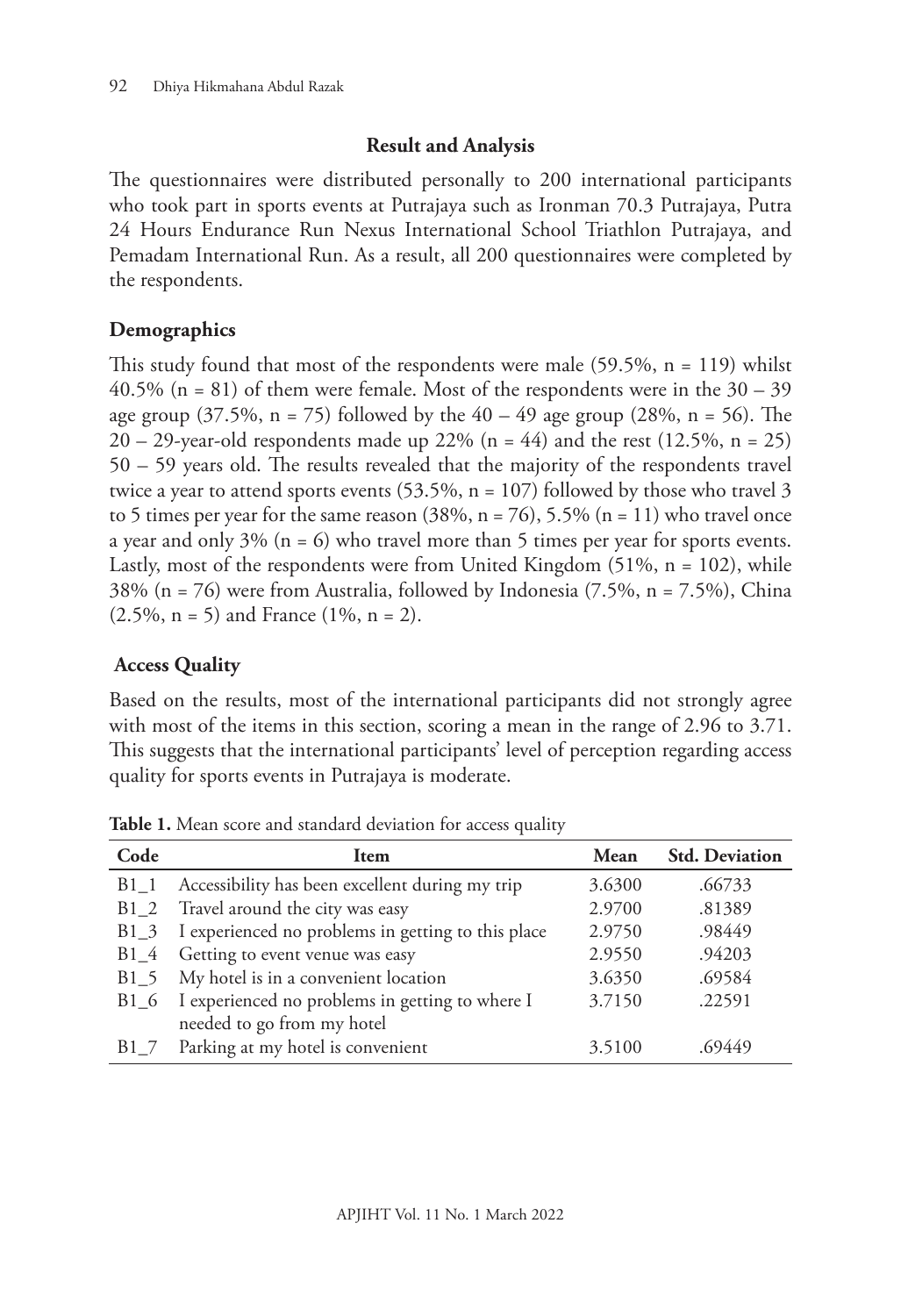### **Accommodation Quality**

The majority of the international tourists agreed with most of the items in this section, which implies that they are satisfied with the accommodation quality in Putrajaya.

| Code             | <b>Item</b>                                                    | Mean   | <b>Std. Deviation</b> |
|------------------|----------------------------------------------------------------|--------|-----------------------|
| B <sub>2</sub> 1 | My hotel is of high quality                                    | 3.9650 | .68272                |
| $B2_2$           | I enjoyed staying in my hotel                                  | 3.9950 | .63797                |
| B <sub>2</sub> 3 | I enjoyed interacting with front desk employees at<br>my hotel | 3.2350 | .89092                |
| B <sub>2</sub> 4 | My interactions with housekeeping employees were<br>pleasant   | 2.9550 | .94203                |
| B <sub>2</sub> 5 | The design of my hotel is attractive                           | 3.4800 | .67220                |
| B <sub>2</sub> 6 | My hotel is very comfortable                                   | 4.1450 | .50522                |
| B <sub>2</sub> 7 | My hotel is worth the money                                    | 4.1200 | .62253                |

**Table 2.** Mean score and standard deviation for accommodation quality

## **Venue Quality**

Most of the responses for items in this section obtained a mean score in the range of 3.39 to 3.93. This suggests that the majority of the international participants ranked the event venues in Putrajaya as very high for running events. This also demonstrates a positive international perception for Putrajaya as being well suited to host international running events.

**Table 3.** Mean score and standard deviation for venue quality

| Code             | Item                                                                      | Mean   | <b>Std. Deviation</b> |
|------------------|---------------------------------------------------------------------------|--------|-----------------------|
| $B3_1$           | This event venue ranks very high as a running event<br>venue              | 3.9350 | .78348                |
| B <sub>3</sub> 2 | This event venue is well suited to host this sports<br>event              | 3.6300 | .75893                |
| B <sub>3</sub> 3 | The concession employees at the event venue are<br>friendly               | 3.8450 | .69526                |
| B <sub>3</sub> 4 | Ushers are very helpful at event venue                                    | 3.8900 | .77518                |
| B <sub>3</sub> 5 | I enjoyed interacting with the vendors at the event<br>venue              | 3.6500 | .76841                |
| B <sub>3</sub> 6 | This event venue has an efficient layout                                  | 3.7750 | .63750                |
| B37              | The parking at the event venue makes it easy to get<br>in and out quickly | 3.6200 | .53576                |
| B <sub>3</sub> 8 | Food sold was priced reasonably at the event venue                        | 3.3900 | .69304                |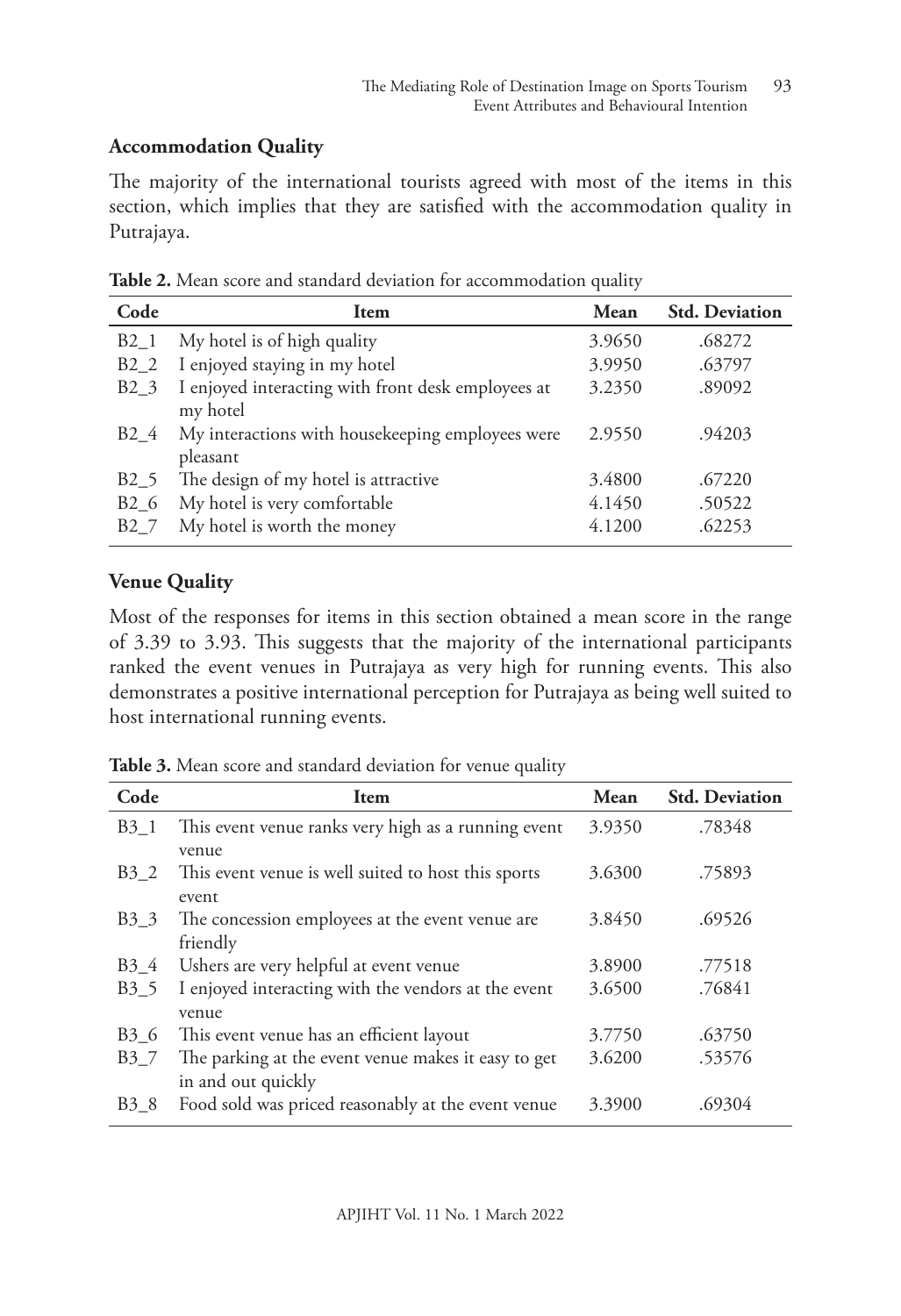### **Destination Image**

The results showed that a moderate number of international participants agreed that Putrajaya is an exciting destination. However, a number of them also strongly disagreed that Putrajaya is an arousing destination. Nevertheless, many agreed that Putrajaya is a relaxing vacation destination.

| Code            | Item     | Mean   | <b>Std. Deviation</b> |
|-----------------|----------|--------|-----------------------|
| C1 1            | Exciting | 3.0850 | .80686                |
| C12             | Pleasant | 3.8400 | .65309                |
| C1 <sub>3</sub> | Arousing | 2.0450 | .90391                |
| C14             | Relaxing | 4.4950 | .42255                |
| C1 <sub>5</sub> | Friendly | 3.3400 | .64535                |

**Table 4.** Mean score and standard deviation for destination image

### **Behavioural Intention**

The mean ranged from a low score of 2.68 to a high score of 4.10. This result suggests that there is a moderate level of agreement that the international participants will come back to re-join the event again in the future. In fact, most of the respondents were not interested in returning to Putrajaya for future visits. Although the result demonstrated a low level of revisit intention to Putrajaya, most of the respondents were very satisfied with their trip to Putrajaya for the sports events.

**Table 5.** Mean score and standard deviation for behavioural intention

| Code           | Item                                                   | Mean  | <b>Std. Deviation</b> |
|----------------|--------------------------------------------------------|-------|-----------------------|
| D1             | I plan to attend this event again in the future        | 4.085 | 0.60797               |
| D <sub>2</sub> | I plan to return to Putrajaya for another visit in the | 2.895 | 0.75951               |
|                | future                                                 |       |                       |
| D <sub>3</sub> | I plan to return to Putrajaya for another sporting     | 4.1   | 0.75021               |
|                | event                                                  |       |                       |
| D4             | There is no doubt that I will return for another visit | 2.68  | 0.77499               |
|                | to Putrajaya                                           |       |                       |
| D5             | Overall, I am very satisfied with my trip for this     | 3.985 | 0.62989               |
|                | event at Putrajaya                                     |       |                       |

### **Relationship between Access Quality, Accommodation Quality, Venue Quality and Behavioural Intention**

The derived R-square value was 0.237, which means 23.7% of the variation in behavioural intention can be explained by access quality, accommodation quality and venue quality.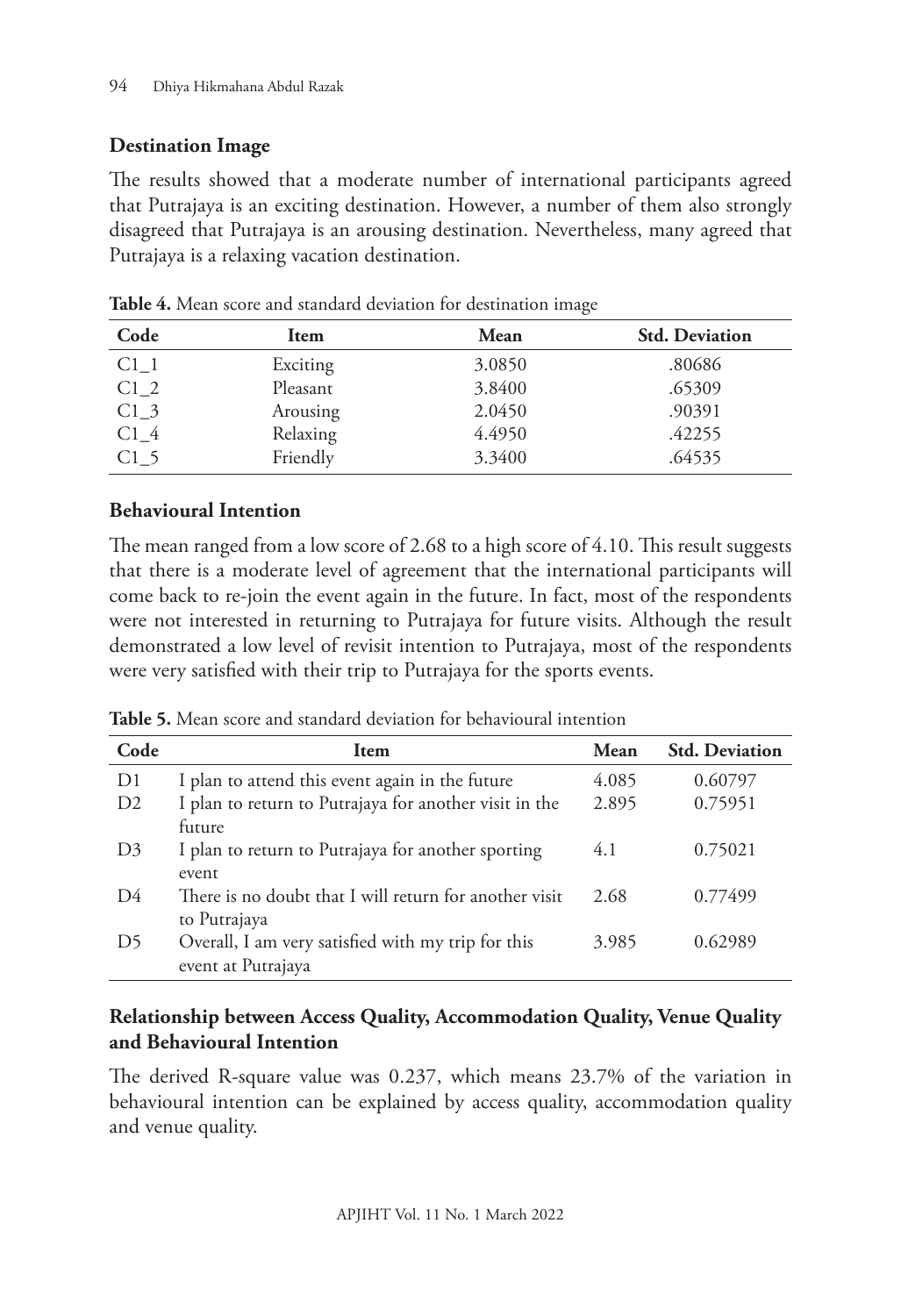| Model                 | <b>Unstandardised</b><br><b>Coefficients</b> |               | Standardised<br>Coefficients |          |      |
|-----------------------|----------------------------------------------|---------------|------------------------------|----------|------|
|                       | β                                            | Std.<br>Error | ß                            | t        | Sig. |
| (Constant)            | 2.214                                        | .308          |                              | 7.189    | .000 |
| Access_quality        | $-.015$                                      | .049          | $-.020$                      | $-.299$  | .766 |
| Accommodation_quality | $-.133$                                      | .058          | $-.147$                      | $-2.304$ | .022 |
| Venue_quality         | .505                                         | .067          | .487                         | 7.529    | .000 |

**Table 6.** Regression analysis for sports tourism event attributes and behavioural intention

a. Dependent variable: Behavioural intention

Multiple regression was conducted to examine whether sports event attributes (access quality, accommodation quality and venue quality) affect behavioural intention. An inspection of individual predictor revealed that access quality ( $\beta$  = –.02, *p* > .001) and accommodation quality ( $\beta$  = –.15, *p* > .001) were not significant predictors of overall behavioural intention. Whereas, venue quality (β = .487, *p* < .001) proved to be a significant predictor of overall behavioural intention. Hence, hypothesis 1 is not supported.

### **Relationship between Access Quality, Accommodation Quality, Venue Quality and Destination Image**

The value of 0.155 for R-square implies that 15.5% of the variation in destination image can be explained by access quality, accommodation quality and venue quality.

| Model                |         | <b>Unstandardised</b><br><b>Coefficients</b> | Standardised<br>Coefficients |         |      |
|----------------------|---------|----------------------------------------------|------------------------------|---------|------|
|                      | β       | Std.<br>Error                                |                              | t       | Sig. |
| (Constant)           | 1.546   | .422                                         |                              | 3.666   | .000 |
| Access_quality       | .190    | .072                                         | .186                         | 2.638   | .009 |
| Accomodation_quality | .372    | .075                                         | .331                         | 4.982   | .000 |
| Venue_quality        | $-.029$ | .097                                         | $-.021$                      | $-.299$ | .765 |

**Table 7.** Regression analysis between sports tourism event attributes and destination image

a. Dependent variable: destination\_image

Multiple regression was conducted to examine whether sports event attributes (access quality, accommodation quality and venue quality) affect destination image.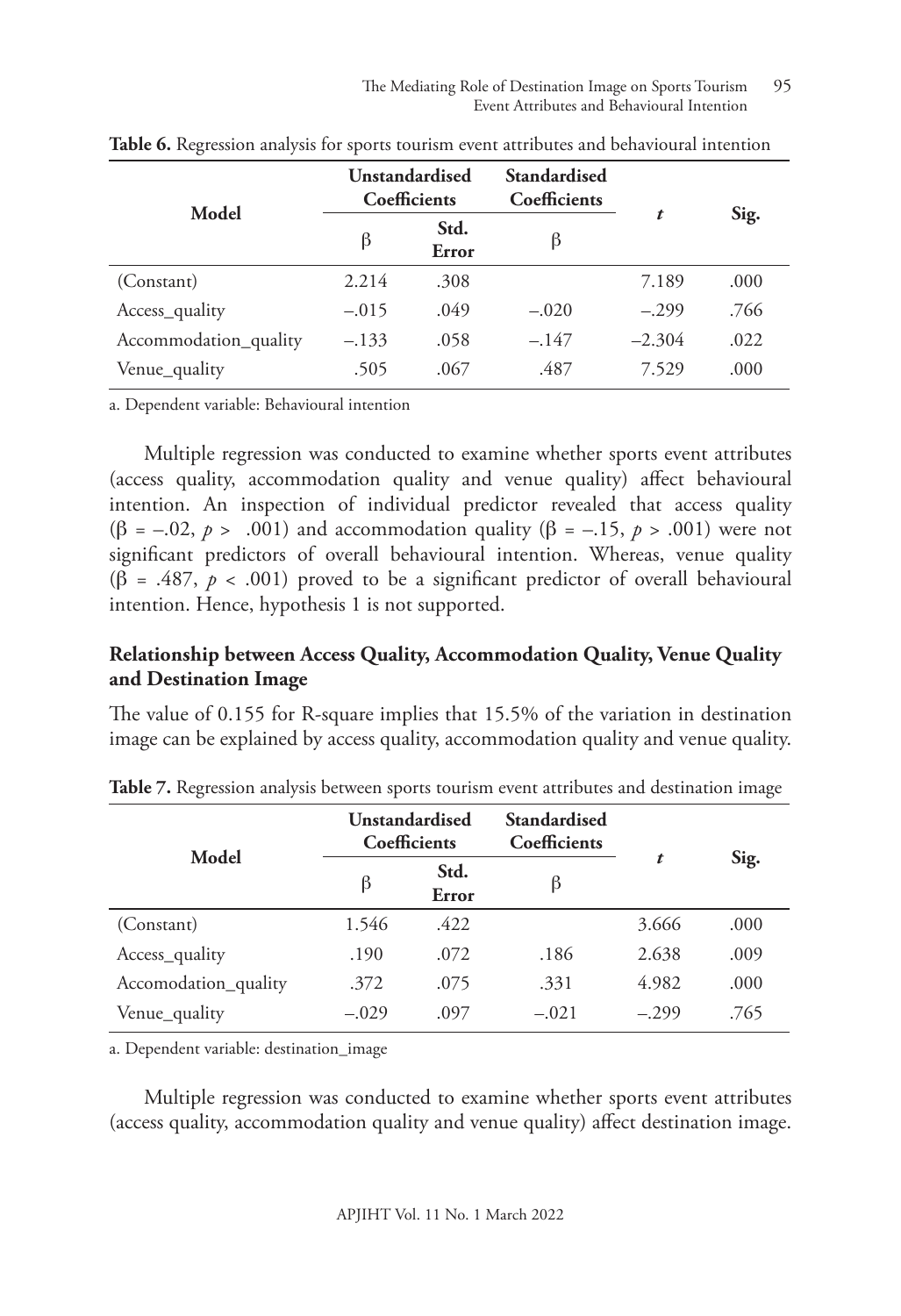An inspection of individual predictor revealed that access quality ( $\beta = .19$ ,  $p > .001$ ) and accommodation quality ( $\beta = .33$ ,  $p < .001$ ) were significant predictors of the overall destination image while, venue quality ( $β = -.02, p > .001$ ) was not. Hence, hypothesis 2 is supported.

### **Relationship between Destination Image and Behavioural Intention**

The R-square value of 0.027 suggests that 2.7% of the variation in behavioural intention can be explained by destination image.

| Model             | <b>Unstandardised</b><br>Coefficients |               | Standardised<br>Coefficients |        |      |
|-------------------|---------------------------------------|---------------|------------------------------|--------|------|
|                   | $\beta$                               | Std.<br>Error |                              |        | Sig. |
| (Constant)        | 3.084                                 | .199          |                              | 15.478 | .000 |
| Destination_image | .137                                  | .058          | .166                         | 2.366  | .019 |

**Table 8.** Regression analysis between destination image and behavioural intention

a. Dependent variable: Behavioural\_intention

Based on Table 8 above, the β value of .17 and  $p < .001$  demonstrates there is a significant relationship between destination image and thus, Hypothesis 3 is supported.

## **Mediating Effect of Destination Image on Relationship between Sports Tourism Event Attributes and Behavioural Intention**

The R-square, after adding mediating factor which is destination image, was calculated as 0.047 which means only 4.7% of the variation in behavioural intention can be explained by access quality, accommodation quality and venue quality and destination image.

|            | Unstandardised<br>Coefficients |               | Standardised<br>Coefficients |       |      |
|------------|--------------------------------|---------------|------------------------------|-------|------|
| Model      | β                              | Std.<br>Error |                              | t     | Sig. |
| (Constant) | 2.552                          | .331          |                              | 7.709 | .000 |
| Direct     | .192                           | .096          | .150                         | 2.002 | .047 |
| Indirect   | .091                           | .062          | .110                         | 1.467 | .144 |

**Table 9.** Regression analysis for mediating factor

a. Dependent variable: Behavioural intention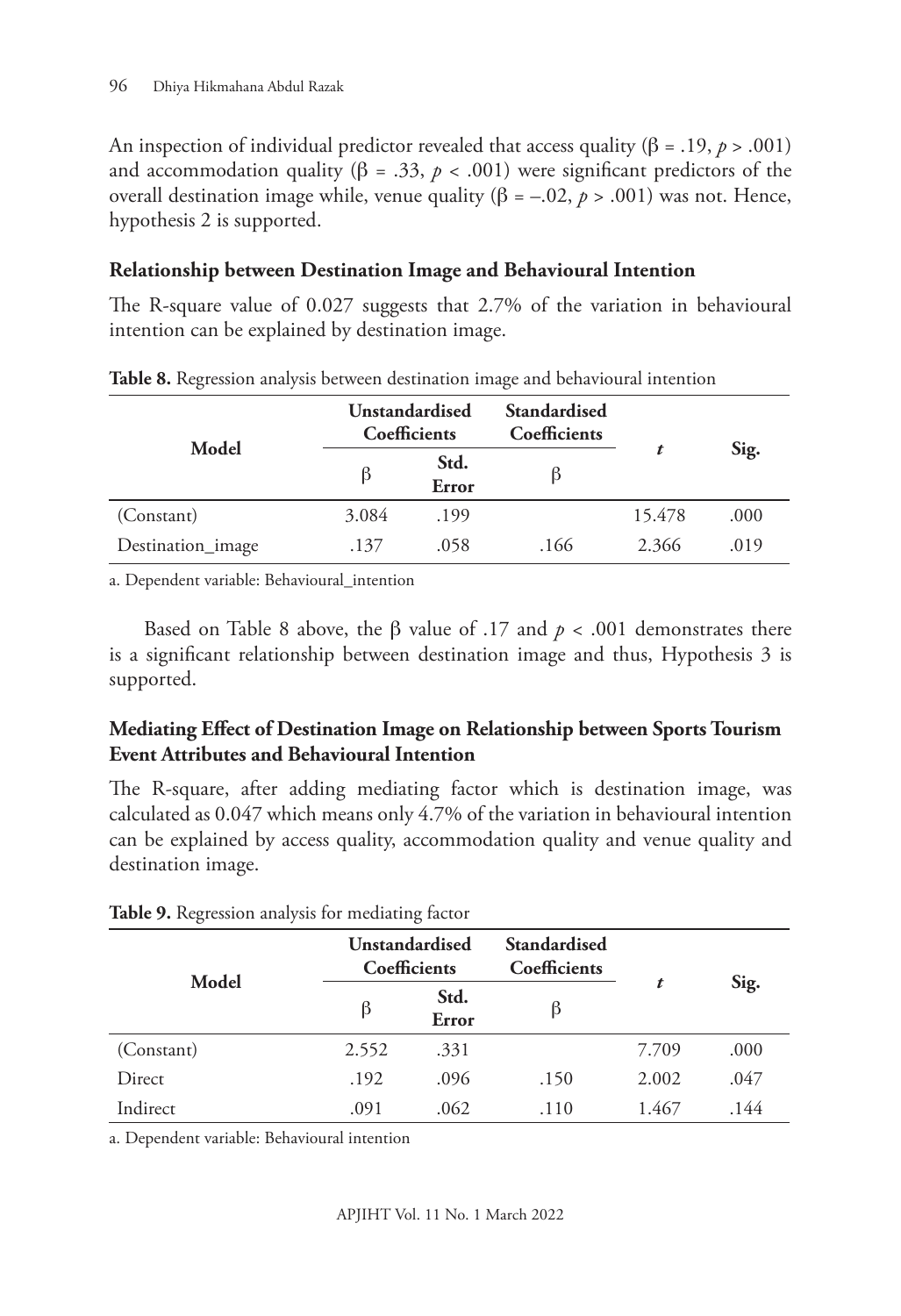The direct effect is between the independent variables and mediating variable as well as between the mediating variable and dependent variable. Meanwhile, the meditational effect in which independent variable leads to dependent variable through the mediating variable is called an indirect effect. The study adopted Baron and Kenny's (1986) four-step approach in which several regression analyses can be conducted and the significance of the coefficients can be examined at each step. The first step for this study was the simple regression analysis between sports tourism event attributes and behavioural intention. The result shows that there is no significant relationship (refer Table 6). The second step was the simple regression analysis between sports tourism event attributes and destination image. The result shows that there is a significant relationship (refer Table 7). The third step was the simple regression analysis between destination image and behavioural intention, which demonstrated a significant relationship (refer Table 8). In reference to Mackinnon, Fairchild, and Fritz (2007), we can assume that while an overall independent variable may not be significant to a dependent variable, mediation can still occur. The last step was the multiple regression analysis between sports tourism event attributes, destination image and behavioural intention. Based on Table 9, destination image mediated the relationship between event attributes and behavioural intention (indirect effect,  $\beta$  = 0.091, and *p*-value = 0.144). The direct effect of event attributes and behavioural intention was  $β = 0.192$  and *p*-value=0.047, after controlling for the mediation effect (refer Table 9). Hence, based on the results, we can conclude that destination image mediates the relationship between event attributes and behavioural intention. According to Baron and Kenny (1986), perfect mediation holds if the independent variable has no effect when the mediator is controlled.

#### **Conclusion**

Based on the findings, the relationship between sports tourism event attributes and behavioural intention to join similar events is found to be negative. This corroborates with a past study which found that the overall perceived perception of sports tourism event attributes can influence tourist satisfaction which in turn, influences the tourist's intention to return to the place of the event and/or the event itself (Shonk & Chelladurai, 2008). However, according to Hussein (2016), there is no consensus among scholars about the relationship between event attributes or event image and revisit intention.

The findings also show that the relationship between sports tourism event attributes and destination image is positive. This finding is aligned with Chalip and McGuirty (2004), who contended that destinations can enhance their image by hosting sports event that attract first-time and repeat tourists as well as sports tourists using co-branding, brand leverage and product bundling.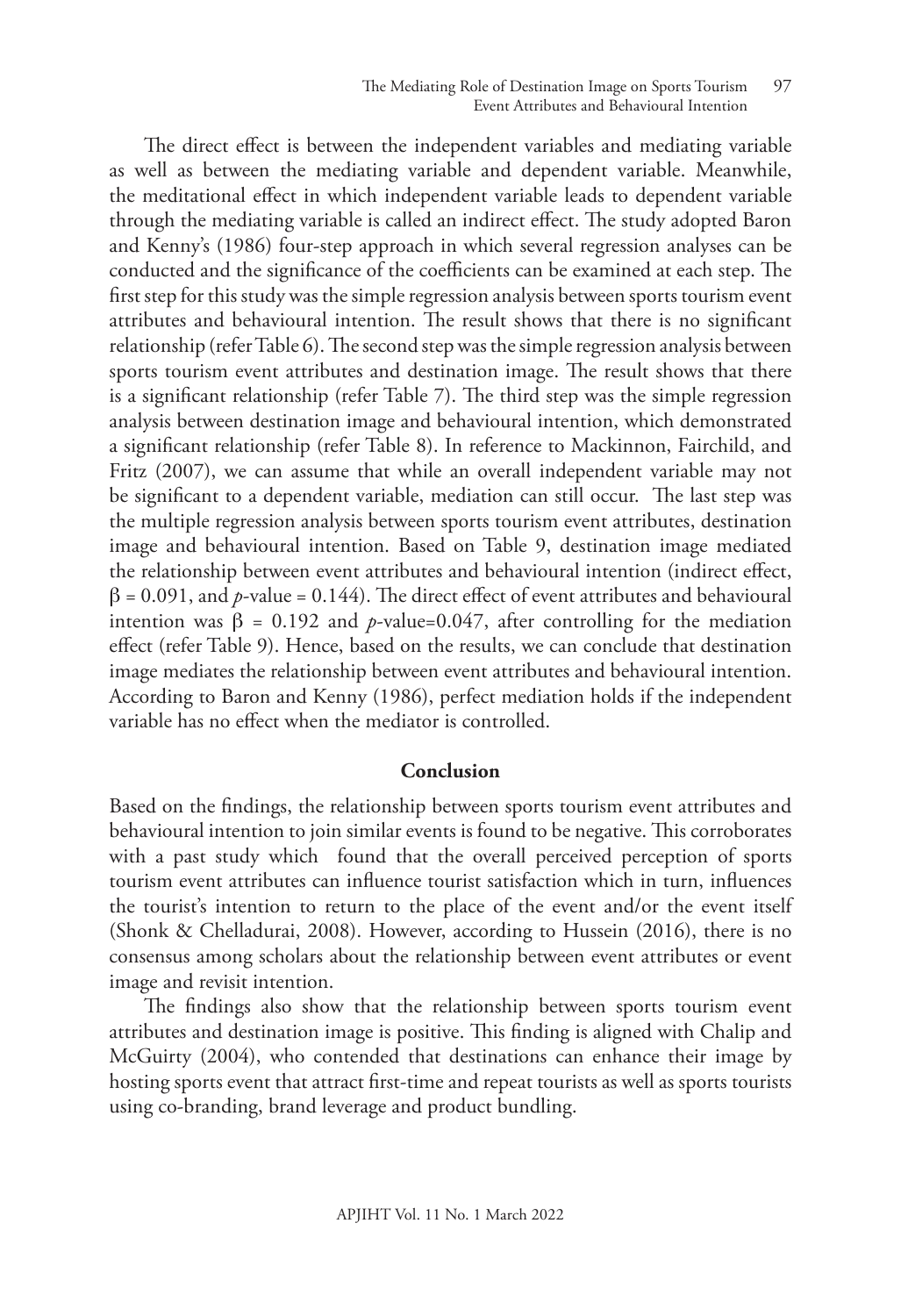The present study also found a significant relationship between destination image and behavioural intention to join similar events. This finding is supported by Rittichainuwat, Brown and Qu (2001) who advocated that the more positive the image the tourists have about a destination, the higher the rate of revisit. Furthermore, the significant but weak relationship suggests that the intention behaviour to join similar events in future depends on the destination image.

Additionally, the results demonstrate that destination image fully mediates the relationship between sports tourism event attributes and behavioural intention. Such finding is consistent with previous studies that found destination image to positively affect behavioural intention to revisit the event and recommend it to others (Jalilvand, Samiei, Dini, & Manzari, 2012).

Based on these findings, the researcher can conclude that destination image does mediate the relationship between sports tourism event attributes and behavioural intention to join similar events.

Among four main hypotheses of this study, three were supported. As mentioned earlier, hypothesis 1 is not supported because access quality and accommodation quality were found not to be significant predictors of overall behavioural intention, while only venue quality was. This could be attributed to the fact that the respondents for this study were international participants who mostly travel twice or three to five times per year to participate in sports events. Therefore, the respondents can be considered as sports enthusiasts, specifically running, and thus, accessibility and accommodation do not factor in as their main reasons for travelling. This insight is supported by Turco, Riley, and Swart, (2002) who stated that for sports tourism, the main purpose for travel is for participating in or viewing a particular sports.

Open Access: This article is distributed under the terms of the Creative Commons Attribution License (CC-BY 4.0) which permits any use, distribution and reproduction in any medium, provided the original author(s) and the source are credited.

#### **References**

- Baron, R., & Kenny, D. (1986). The moderator-mediator variable distinction in social psychological research: Conceptual, strategic, and statistical considerations. *Journal of Personality and Social Psychology, 51*, 1173–1182.
- Candrea. A.D., & Ispas. A. (2010). Promoting tourist destination through sport events. The case study of Brasov. *Journal of Tourism, 10*(10), 61–67.
- Chalip, L. G., & McGuirty, J. (2004). Bundling sport events with the host destination. *Journal of Sport Tourism, 9*(3), 267–282.
- Chiu, L. K., & Hua, K. P. (2013). Multiculturism: Issues of Malaysian female sport tourists' in event-based sport tourism. *Procedia - Social and Behavioral Sciences 91*, 270–287.